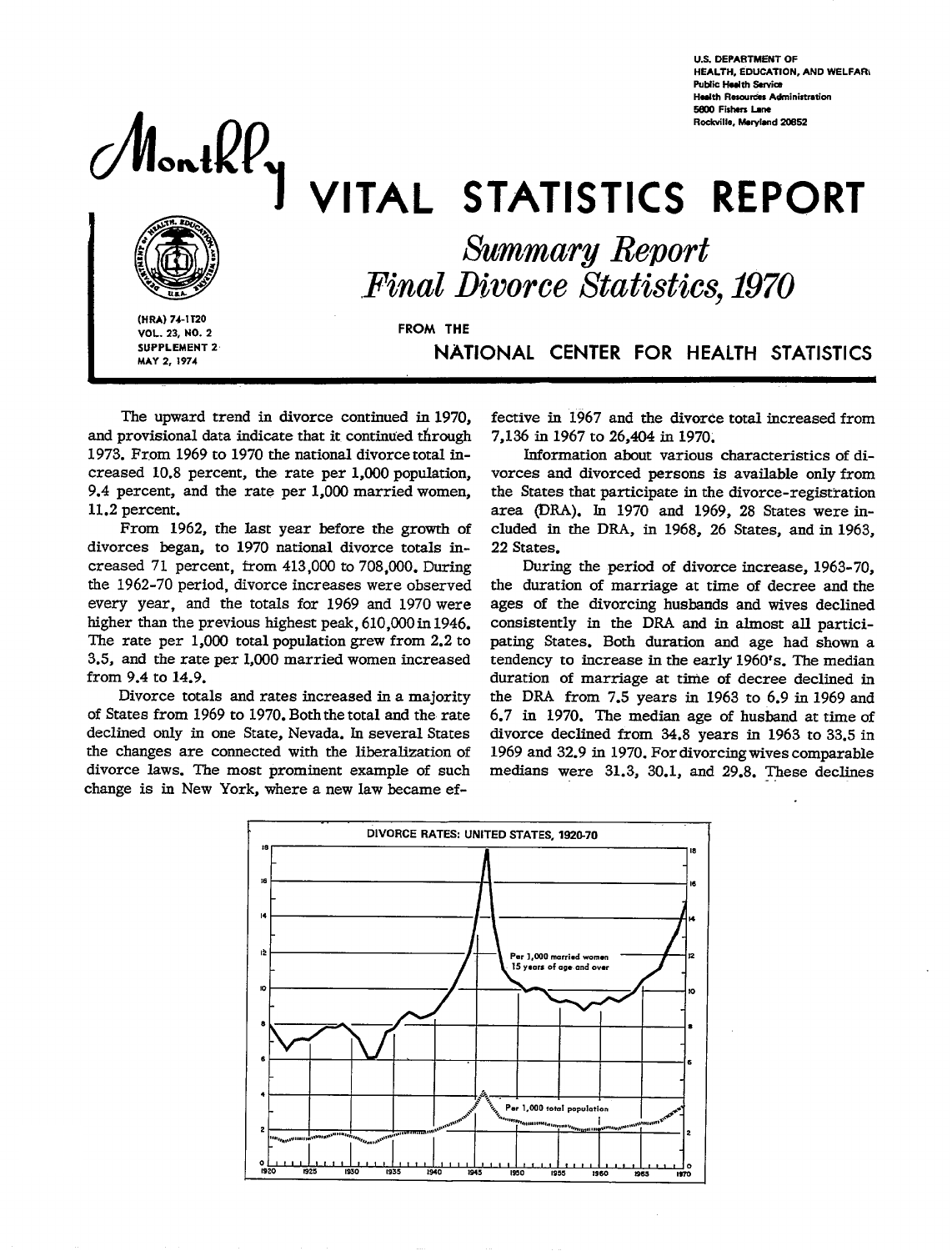# 2 MONTHLY VITAL STATISTICS REPORT

## Table 1. DIVORCES AND RATES: UNITED STATES, EACH REGION, **DIVISION,AND STATE, 1968-70**

Uata are countsof decrees granted (including reported annulments and dissolutions of marriage) supplied by States except as noted. Figures for the divorce-<br>registration States differ slightly from those based on sample dat

| Region, division,                                                                                                                                                                                                                                                                                                                                                                                                                                                                                                                                                                                                                                                                                                                                                                          | Number<br>Rate                                                                                                                                                                                                             |                                                                                                                                                                                                                             | Region, division,                                                                                                                                                                                                                | Number                                                                                                                                                                               |                                                                                                                                                            |                                                                                                                                                                             | Rate                                                                                                                                                                                                                                                                                                                                                                                                                                                                                                                                                                                                                                                                                                                                                                                                                                                                                     |                                                                                                                                                                                                                                                                     |                                                                                                                                                                                                                                                                    |                                                                                                                                                                                                                                                                  |                                                                                                                                                                                                          |                                                                                                                                                                                                              |                                                                                                                                                                                                          |
|--------------------------------------------------------------------------------------------------------------------------------------------------------------------------------------------------------------------------------------------------------------------------------------------------------------------------------------------------------------------------------------------------------------------------------------------------------------------------------------------------------------------------------------------------------------------------------------------------------------------------------------------------------------------------------------------------------------------------------------------------------------------------------------------|----------------------------------------------------------------------------------------------------------------------------------------------------------------------------------------------------------------------------|-----------------------------------------------------------------------------------------------------------------------------------------------------------------------------------------------------------------------------|----------------------------------------------------------------------------------------------------------------------------------------------------------------------------------------------------------------------------------|--------------------------------------------------------------------------------------------------------------------------------------------------------------------------------------|------------------------------------------------------------------------------------------------------------------------------------------------------------|-----------------------------------------------------------------------------------------------------------------------------------------------------------------------------|------------------------------------------------------------------------------------------------------------------------------------------------------------------------------------------------------------------------------------------------------------------------------------------------------------------------------------------------------------------------------------------------------------------------------------------------------------------------------------------------------------------------------------------------------------------------------------------------------------------------------------------------------------------------------------------------------------------------------------------------------------------------------------------------------------------------------------------------------------------------------------------|---------------------------------------------------------------------------------------------------------------------------------------------------------------------------------------------------------------------------------------------------------------------|--------------------------------------------------------------------------------------------------------------------------------------------------------------------------------------------------------------------------------------------------------------------|------------------------------------------------------------------------------------------------------------------------------------------------------------------------------------------------------------------------------------------------------------------|----------------------------------------------------------------------------------------------------------------------------------------------------------------------------------------------------------|--------------------------------------------------------------------------------------------------------------------------------------------------------------------------------------------------------------|----------------------------------------------------------------------------------------------------------------------------------------------------------------------------------------------------------|
| and State                                                                                                                                                                                                                                                                                                                                                                                                                                                                                                                                                                                                                                                                                                                                                                                  | 1970                                                                                                                                                                                                                       | 1969                                                                                                                                                                                                                        | 1968                                                                                                                                                                                                                             | 1970                                                                                                                                                                                 | 1969                                                                                                                                                       | 1968                                                                                                                                                                        | and State                                                                                                                                                                                                                                                                                                                                                                                                                                                                                                                                                                                                                                                                                                                                                                                                                                                                                | 1970                                                                                                                                                                                                                                                                | 1969                                                                                                                                                                                                                                                               | 1968                                                                                                                                                                                                                                                             | 1970                                                                                                                                                                                                     | 1969                                                                                                                                                                                                         | 1968                                                                                                                                                                                                     |
| United States <sup>1</sup> ------                                                                                                                                                                                                                                                                                                                                                                                                                                                                                                                                                                                                                                                                                                                                                          | 708,000                                                                                                                                                                                                                    | 639.000                                                                                                                                                                                                                     | 584,000                                                                                                                                                                                                                          | 3.5                                                                                                                                                                                  | 3.2                                                                                                                                                        | 2.9                                                                                                                                                                         | West North Central-Con.                                                                                                                                                                                                                                                                                                                                                                                                                                                                                                                                                                                                                                                                                                                                                                                                                                                                  |                                                                                                                                                                                                                                                                     |                                                                                                                                                                                                                                                                    |                                                                                                                                                                                                                                                                  |                                                                                                                                                                                                          |                                                                                                                                                                                                              |                                                                                                                                                                                                          |
| Region:<br>Northeast----------------<br>North Central <sup>1</sup> -----------<br>$South1$ ------------------<br>West---------------------<br>Northeast:<br>New England--------------<br>Middle Atlantic---------<br>North Central:<br>East North Central------<br>West North Central------<br>South:<br>South Atlantic----------<br>East South Central ------<br>West South Central <sup>2</sup> -----<br>West:<br>Mountain <sup>2</sup> ----------------<br>Pacific------------------<br>New England:<br>Maine--------------------<br>New Hampshire-----------<br>Vermont------------------<br>Massachusetts-----------<br>Rhode Island------------<br>Connecticut-------------<br>Middle Atlantic:<br>New York-----------------<br>New Jersey--------------<br>Pennsylvania------------ | 86.000<br>186,000<br>242,000<br>194.000<br>25,807<br>59.860<br>2129,828<br>48.169<br>106,103<br>50,607<br>82.747<br>48,995<br>144.696<br>3.853<br>2,433<br>1.028<br>10.994<br>1,687<br>5,812<br>26,404<br>10.834<br>22,622 | 77,000<br>177,000<br>225,000<br>$-159,000$<br>24,268<br>53,180<br>1131.107<br>45, 483<br>99,400<br>46,859<br>76,683<br>47,279<br>110.862<br>3,392<br>2,280<br>793<br>10.787<br>1,267<br>5,749<br>21.184<br>10.416<br>21,580 | 65,000<br>162.000<br>211,000<br><sup>1</sup> 145,000<br>22,253<br>43.131<br>1119.703<br>41.909<br>90.487<br>43,231<br>75,528<br>42,817<br>102.643<br>3,105<br>2.073<br>760<br>9,993<br>971<br>5,351<br>14,861<br>7,944<br>20,326 | 1.8<br>3.3<br>3.9<br>5.6<br>2.2<br>1.6<br>$\mathbf{r}$<br>3.0<br>3.5<br>4.0<br>$\mathcal{A}_\Gamma$<br>5.9<br>5.5<br>3.9<br>$3 - 3$<br>2.3<br>1.9<br>1.8<br>1.9<br>1.5<br>1.5<br>1.9 | 1.6<br>3.2<br>3.6<br>14.7<br>2.1<br>1.4<br>13.3<br>$2 - 8$<br>3.3<br>3.6<br>3.9<br>÷<br>4.3<br>3.5<br>3.2<br>1.8<br>2.0<br>1.4<br>1.9<br>1.2<br>1.5<br>1.8 | 1.3<br>2.9<br>3.4<br>$^{14.3}$<br>1.9<br>1.2<br>13.0<br>2.6<br>3.0<br>3.3<br>3.9<br>$\mathcal{P}$<br>4.0<br>3.2<br>3.0<br>1.8<br>1.8<br>1.1<br>1.8<br>$0 - 8$<br>1.1<br>1.7 | Missouri--------------<br>North Dakota----------<br>South Dakota----------<br>Nebraska--------------<br>Kansas-----------------<br>South Atlantic:<br>Delaware--------------<br>Maryland--------------<br>District of Columbia --<br>Virginia---------------<br>West Virginia---------<br>North Carolina -------<br>South Carolina--------<br>Georgia---------------<br>Florida----------------<br>East South Central:<br>Kentucky---------------<br>Tennessee--------------<br>Alabama----------------<br>Mississippi -----------<br>West South Central:<br>Arkansas---------------<br>Touisiana <sup>2</sup> -------------<br>Oklahoma--------------<br>Texas-----------------<br>Mountain:<br>Montana---------------<br>Idaho------------------<br>Wyoming-----------------<br>Colorado--------------<br>New Mexico <sup>2</sup> ------------<br>Arizona <sup>4</sup> --------------- | 17,852<br>985<br>1,357<br>3,712<br>8,785<br>1,732<br>9.252<br>2,268<br>11.879<br>5.584<br>13,702<br>5.829<br>18,649<br>37,208<br>10.664<br>16,623<br>15,109<br>8,211<br>29.310<br>5,065<br>16,842<br>51,530<br>3,047<br>3.612<br>1,797<br>10,400<br>4,375<br>12,714 | 17,578<br>910<br>1,255<br>3,275<br>7,956<br>1,550<br>8,827<br>2,313<br>11,417<br>4,772<br>12,872<br>5,435<br>17, 315<br>34,899<br>9,833<br>15, 374<br>14,146<br>7,506<br>9,152<br>4,885<br>15,728<br>46,918<br>2,806<br>3,506<br>1,722<br>8,996<br>3,539<br>11,918 | 16,474<br>868<br>1,245<br>3.010<br>7,144<br>1,023<br>8,151<br>2,204<br>10,677<br>4,243<br>12,461<br>4,518<br>15,590<br>31,620<br>9,821<br>13,472<br>12,918<br>7,020<br>8,483<br>3,826<br>14,367<br>48.852<br>2,598<br>3,278<br>1,610<br>8,552<br>2,585<br>10,701 | $3 - 8$<br>1.6<br>2.0<br>2.5<br>3.9<br>3.2<br>2.4<br>3.0<br>2.6<br>3.2<br>2.7<br>2.3<br>4.1<br>5.5<br>3.3<br>4.2<br>4.4<br>3.7<br>$^{2}4.8$<br>÷<br>6.6<br>4.6<br>4.4<br>5.1<br>5.4<br>4.7<br>4.3<br>7.2 | 3.8<br>1.5<br>1.9<br>2.3<br>3.4<br>2.9<br>2.3<br>2.9<br>2.4<br>2.6<br>2.5<br>2.0<br>3.7<br>5.5<br>3.0<br>3.9<br>4.0<br>3.2<br>4.6<br>$\star$<br>6.1<br>$4 - 2$<br>4.0<br>4.9<br>5.4<br>4.3<br>$\star$<br>7.0 | 3.6<br>1.4<br>1.9<br>2.1<br>3.1<br>1.9<br>2.2<br>2.7<br>2.3<br>2.4<br>2.4<br>1.7<br>3.4<br>5.1<br>3.1<br>3.4<br>3.6<br>3.0<br>4.3<br>$\star$<br>5.7<br>4.5<br>3.7<br>4.7<br>5.1<br>4.2<br>$\star$<br>6.4 |
| East North Central:<br>Ohio----------------------<br>Indiana -----------------<br>Tllinois------------------                                                                                                                                                                                                                                                                                                                                                                                                                                                                                                                                                                                                                                                                               | 39,302<br>215,153<br>36.450                                                                                                                                                                                                | 35,558<br><sup>3</sup> 23,396<br>35.974                                                                                                                                                                                     | 31,619<br>323,593<br>32.119                                                                                                                                                                                                      | 3.7<br>$\mathbf{r}_\mathrm{c}$<br>3.3                                                                                                                                                | 3.3<br>34.6<br>3.3                                                                                                                                         | 3.0<br>34.7<br>2.9                                                                                                                                                          | Utah-------------------<br>Nevada-----------------<br>Pacific:<br>Washington------------                                                                                                                                                                                                                                                                                                                                                                                                                                                                                                                                                                                                                                                                                                                                                                                                 | 3,912<br>9,138<br>17,887                                                                                                                                                                                                                                            | 3,841<br>10,951<br>16,815                                                                                                                                                                                                                                          | 3,390<br>10,103<br>15,789                                                                                                                                                                                                                                        | 3.7<br>18.7<br>5.2                                                                                                                                                                                       | 3.7<br>24.0<br>4.9                                                                                                                                                                                           | 3.3<br>22.5<br>4.8                                                                                                                                                                                       |
| Michigan----------------<br>Wisconsin---------------<br>West North Central:<br>Minnesota----------------<br>Towa---------------------                                                                                                                                                                                                                                                                                                                                                                                                                                                                                                                                                                                                                                                      | 29,993<br>8,930<br>8,290<br>7.188                                                                                                                                                                                          | 28,347<br>7,832<br>7,551<br>6.958                                                                                                                                                                                           | 25,405<br>6,967<br>6,704<br>6,464                                                                                                                                                                                                | 3.4<br>2.0<br>2.2<br>2.5                                                                                                                                                             | 3.2<br>1.9<br>2.0<br>2.5                                                                                                                                   | 2.9<br>1.7<br>1.8<br>2.3                                                                                                                                                    | Oregon----------------<br>California------------<br>Alaska-----------------<br>Hawaii-un-nunnnnnnnn-                                                                                                                                                                                                                                                                                                                                                                                                                                                                                                                                                                                                                                                                                                                                                                                     | 9.583<br>112.942<br>1,695<br>2,589                                                                                                                                                                                                                                  | 8,643<br>81,546<br>1,516<br>2,342                                                                                                                                                                                                                                  | 8,258<br>75,416<br>1,315<br>1,865                                                                                                                                                                                                                                | 4.6<br>5.7<br>5.6<br>3.4                                                                                                                                                                                 | 4.3<br>4.2<br>5.4<br>2.9                                                                                                                                                                                     | 4.1<br>3.9<br>4.8<br>2.4                                                                                                                                                                                 |

"Figures include estimates.<br>"Data are incomplete.

"Data are for divorce records filed.

[Data refer only to events occurring within the United States. Alaska in-cluded beginning with 1959 and Hawaii with 1960]

|                                       |                 | Rate per $1.0002$ - |               |                                                                         | 1970          | 1968<br>1969 |                 |  |  |
|---------------------------------------|-----------------|---------------------|---------------|-------------------------------------------------------------------------|---------------|--------------|-----------------|--|--|
| Year                                  | Divorces<br>and |                     | Married women | Divorce-registration area---------------                                | 6.7           | 6.9          | 7.0             |  |  |
|                                       | annulments      | Total               | 15 years      |                                                                         | 5.3           | 5.6          | 6.1             |  |  |
|                                       |                 | population          | and over      |                                                                         | 5.4           | 5.6          | 5.9             |  |  |
|                                       |                 |                     |               |                                                                         | 6.8           | 6.9          | 7.1             |  |  |
|                                       |                 |                     |               |                                                                         | 8.6           | 8.9          | 9.0             |  |  |
| 1970---------------------------       | 708,000         | 3.5                 | 14.9          |                                                                         | 5.4           | 5.2          | 5.5             |  |  |
| 1969----------------------------      | 639,000         | 3.2                 | 7.5.4         |                                                                         | 7.2           | 7.3          | 7.0             |  |  |
| 1968----------------------------      | 584,000         | 2.9                 | 12.5          |                                                                         |               |              |                 |  |  |
| 1967---------------------------       | 523,000         | 2.6                 | 11.2          | Tdahonnennennessannennennennennennennennen                              | 4.6           | 5.0          | 4.9             |  |  |
| 1966                                  | 499,000         | 2.5                 | 10.9          |                                                                         | 6.6           | 6.7          | 6.7             |  |  |
| 1965----------------------------      | 479,000         | 2.5                 | 10.6          | $To want to use a new expression is a new value to use a new variable.$ | 5.6           | 5.7          | 6.1             |  |  |
| 1964----------------------------      | 450,000         | 2.4                 | 10.0          |                                                                         | 5.1           | 5.4          | 5.9             |  |  |
| $1963$ ------------------------------ | 428,000         | 2.3                 | 9.6           |                                                                         | 5.7           | 5.8          | $\cdots$        |  |  |
| 1962----------------------------      | 413,000         | 2.2                 | 9.4           |                                                                         | 8.8           | 9.2          | 8.8             |  |  |
| $1961$ cuuunnanaannaannaannaannaan    | 414,000         | 2.3                 | 9.6           |                                                                         |               |              |                 |  |  |
| 1960---------------------------       | 393,000         | 2.2                 | 9.2           |                                                                         | 7.0           | 7.1          | 7.3             |  |  |
| 1959----------------------------      | 395,000         | 2.2                 | 9.3           |                                                                         | 5.4           | 5.6          | 5.7             |  |  |
| 1958---------------------------       | 368,000         | 2.1                 | 8.9           |                                                                         | 5.1           | 5.6          | 5.7<br>6.7      |  |  |
| 1957----------------------------      | 381,000         | 2.2                 | 9.2           |                                                                         | 6.0           | 6.2          |                 |  |  |
| 1956-----------------------------     | 382,000         | 2.3                 | 9.4           |                                                                         | 9.3<br>6.3    | 9.4<br>6.7   | $\cdots$<br>7.2 |  |  |
| 1955---------------------------       | 377,000         | 2.3                 | 9.3           |                                                                         | 5.9           | 5.8          | 6.0             |  |  |
| 1954----------------------------      | 379,000         | 2.4                 | 9.5           | Pennsylvania ----------------------------------                         | 8.1           | 8.5          | 9.1             |  |  |
| 1953----------------------------      | 390,000         | 2.5                 | 9.9           |                                                                         |               |              |                 |  |  |
| 1952---------------------------       | 392,000         | 2.5                 | $10-1$        | Rhode Tsland-----------------------------------                         | 9.2           | 9.1          | 9.0             |  |  |
| 1951----------------------------      | 381,000         | 2.5                 | 9.9           | South Dakota----------------------------------                          | 5.9           | 6.6          | 7.3             |  |  |
| 1950-----------------------------     | 385,000         | 2.6                 | 10.3          |                                                                         | 5.6           | 5.7          | 5.9             |  |  |
|                                       |                 |                     |               |                                                                         | 5.3           | 5.5          | 5.8             |  |  |
|                                       |                 |                     |               | The case was de-                                                        | $\sim$ $\sim$ | -            | $\sim$ $\sim$   |  |  |

#### Table 3. MEDIAN DURATION OF MARRIAGE PRIOR TO DIVORCE OR records filed .  $\blacksquare$  ANNULMENT: DIVORCE-REGISTRATION AREA AND EACH REGIS-TRATION STATE, 1968-70

| Data refer only to events occurring within the United States. Alaska in-<br>cluded beginning with 1959 and Hawaii with 1960 |                               |                     |               | Area                                            |            | Median duration of marriage<br>in years |            |
|-----------------------------------------------------------------------------------------------------------------------------|-------------------------------|---------------------|---------------|-------------------------------------------------|------------|-----------------------------------------|------------|
|                                                                                                                             |                               | Rate per $1,000^2-$ |               |                                                 | 1970       | 1969                                    | 1968       |
| Year                                                                                                                        | Divorces<br>and<br>annulments | Total               | Married women | Divorce-registration area---------------        | 6.7        | 6.9                                     | 7.0        |
|                                                                                                                             |                               | population          | 15 years      |                                                 | 5.3        | 5.6                                     | 6.1        |
|                                                                                                                             |                               |                     | and over      |                                                 | 5.4        | 5.6                                     | 5.9        |
|                                                                                                                             |                               |                     |               |                                                 | 6.8        | 6.9                                     | 7.1        |
|                                                                                                                             |                               |                     |               |                                                 | 8.6        | 8.9                                     | 9.0        |
| 1970---------------------------                                                                                             | 708,000                       | 3.5                 | 14.9          |                                                 | 5.4        | 5.2                                     | 5.5        |
| 1969----------------------------                                                                                            | 639,000                       | 3.2                 | 13.4          |                                                 | 7.2        | 7.3                                     | 7.0        |
| 1968---------------------------                                                                                             | 584,000                       | 2.9                 | 12.5          |                                                 |            |                                         |            |
| 1.967----------------------------                                                                                           | 523,000                       | 2.6                 | 11.2          |                                                 | 4.6        | 5.0                                     | 4.9        |
| 1966-----------------------------                                                                                           | 499,000                       | 2.5                 | 10.9          |                                                 | 6.6        | 6.7                                     | 6.7        |
| 1.965-----------------------------                                                                                          | 479,000                       | 2.5                 | 10.6          |                                                 | 5.6        | 5.7                                     | 6.1        |
| 1964---------------------------                                                                                             | 450,000                       | 2.4                 | 10.0          |                                                 | 5.1        | 5.4                                     | 5.9        |
| 1.963----------------------------                                                                                           | 428,000                       | 2.3                 | 9.6           |                                                 | 5.7        | 5.8                                     |            |
| 1962----------------------------                                                                                            | 413,000                       | 2.2                 | 9.4           |                                                 | 8.8        | 9.2                                     | 8.8        |
| 1961-----------------------------                                                                                           | 414.000                       | 2.3                 | 9.6           |                                                 |            |                                         |            |
| 1960---------------------------                                                                                             | 393,000                       | 2.2                 | 9.2           |                                                 | 7.0        | 7.1                                     | 7.3        |
| 1959----------------------------                                                                                            | 395,000                       | 2.2                 | 9.3           |                                                 | 5.4        | 5.6                                     | 5.7        |
| 1958----------------------------                                                                                            | 368,000                       | 2.1                 | 8.9           |                                                 | 5.1        | 5.6                                     | 5.7        |
| 1957----------------------------                                                                                            | 381,000                       | 2.2                 | 9.2           |                                                 | 6.0        | 6.2                                     | 6.7        |
| 1956----------------------- <i>-----</i> -                                                                                  | 382,000                       | 2.3                 | 9.4           |                                                 | 9.3        | 9.4                                     | $\cdots$   |
| 1955---------------------------                                                                                             | 377,000                       | 2.3                 | 9.3           |                                                 | 6.3        | 6.7                                     | 7.2<br>6.0 |
| 7954----------------------------                                                                                            | 379,000                       | 2.4                 | 9.5           | Pennsylvania ---------------------------------  | 5.9<br>8.1 | 5.8<br>8.5                              | 9.1        |
| 1953----------------------------                                                                                            | 390,000                       | 2.5                 | 9.9           |                                                 |            |                                         |            |
| 1952----------------------------                                                                                            | 392,000                       | 2.5                 | 10.1          | Rhode Tsland----------------------------------- | 9.2        | 9.1                                     | 9.0        |
| 1951---------------------------                                                                                             | 381,000                       | 2.5                 | 9.9           |                                                 | 5.9        | 6.6                                     | 7.3        |
| 1950----------------------------                                                                                            | 385,000                       | 2.6                 | 10.3          |                                                 | 5.6        | 5.7                                     | 5.9        |
|                                                                                                                             |                               |                     |               |                                                 | 5.3        | 5.5                                     | 5.8        |
|                                                                                                                             |                               |                     |               |                                                 | 8.3        | 9.1                                     | 9.0        |
| <sup>1</sup> Data are based on population enumerated as of April 1 for 1950, 1960                                           |                               |                     |               |                                                 | 7.7        | 8.4                                     | 8.8        |
| and 1970, estimated as of July 1 for all other years.                                                                       |                               |                     |               |                                                 | 7.9        | 8.0                                     | 8.6        |
|                                                                                                                             |                               |                     |               |                                                 | 4.6        | 4.9                                     | 5.0        |
|                                                                                                                             |                               |                     |               |                                                 |            |                                         |            |

Table 2. DIVORCES AND ANNULMENTS AND RATES: UNITED STATES, [Based on sample data. Medians computed on data by single years, excluding<br>1950-70 1950-70 1980-70 26 States in 1969 and 28 States in 1969 and 28 States in 1969 an

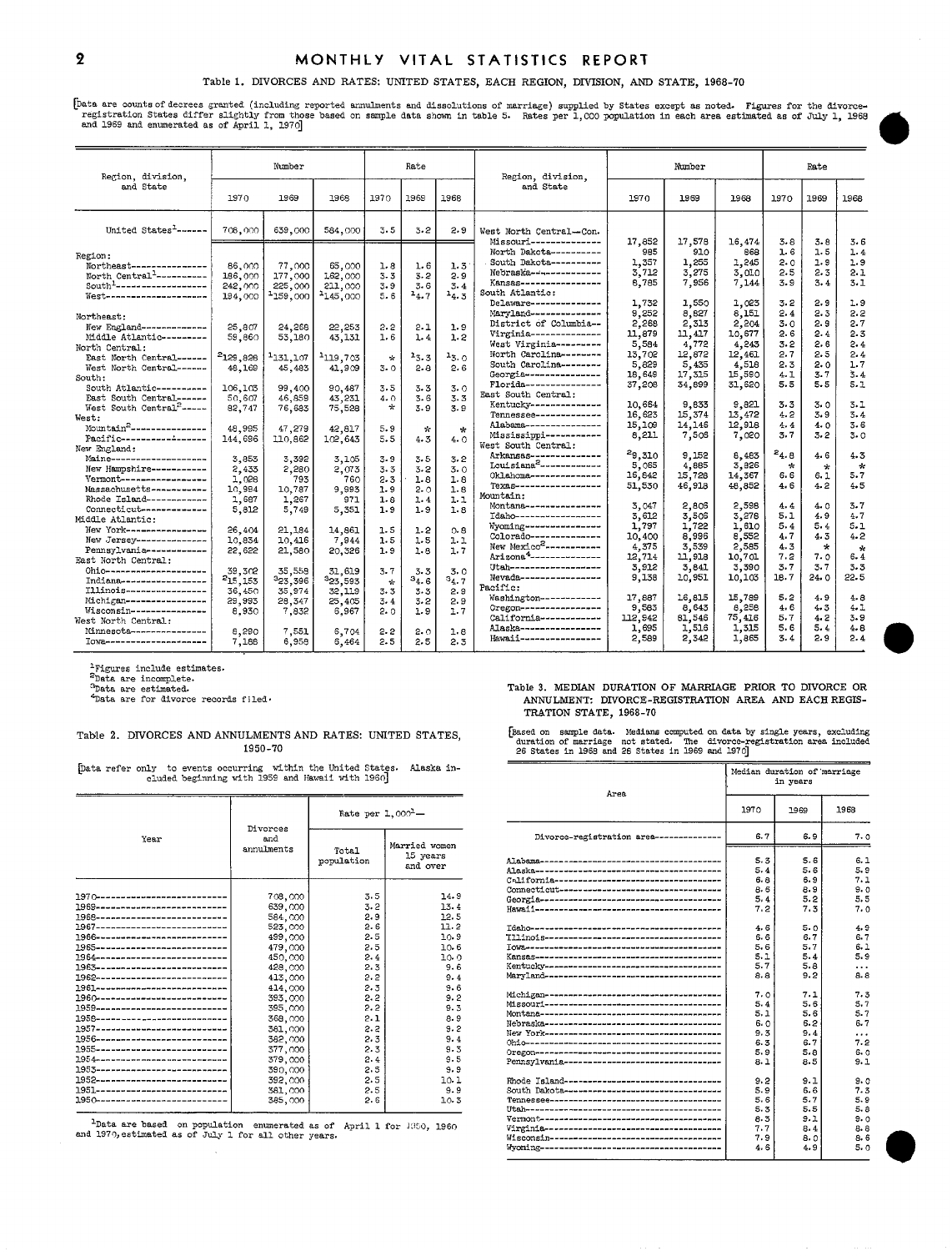three children; and 7 percent, four or more children.

occurred in spite of high median ages in most States The total number of children under 18 years of that were added to the DRA after 1963. age involved in divorce in the United States was esti Many children are intimately involved in the di- mated at 870,000 in 1970. When this number is added vorces of their parents. In 1970 in the DRA 60 per- to 708,000 husbands and as many wives, a total is vorces of their parents. In 1970 in the DRA 60 per- to 708,000 husbands and as many wives, a total is cent of divorcing couples had children under 18 years obtained of 2,286,000 persons involved in divorce that obtained of 2,286,000 persons involved in divorce that of age. The remaining 40 percent either had no chil- year, 11.2 persons per 1,000 total population. The dren or had children 18 years of age or older. Of the number of all persons involved in divorce was 2,118,000 divorcing couples, 25 percent reported one child in 1969 and 2,286,000 in 1970. This number increased under 18 years; 19 percent, two children; 10 percent, 7.9 percent from 1969 to 1970 and 61.2 percent from three children; and 7 percent, four or more children, 1963 to 1970.



Table 4. ESTIMATED NUMBER OF CHILDREN INVOLVED IN DIVORCES AND ANNULMENTS: UNITED STATES, 1954-70

kers only to events occurring within the United States. For 1960-70<br>estimated from frequencies based on sample; for all other years, estimated<br>from total counts]

| 1.991999                                                                    |      |                              |                                                |                                                |                              |                                                |                                                |  |  |
|-----------------------------------------------------------------------------|------|------------------------------|------------------------------------------------|------------------------------------------------|------------------------------|------------------------------------------------|------------------------------------------------|--|--|
| TERRIFFERENT BERTHERE<br>600,000 -<br>Number of children<br><b>CITATION</b> |      | Year                         | Estimated<br>number of<br>children<br>involved | Average<br>number of<br>children<br>per decree | Year                         | Estimated<br>number of<br>children<br>involved | Average<br>number of<br>children<br>per decree |  |  |
| 500,000 ⊢                                                                   |      |                              |                                                |                                                |                              |                                                |                                                |  |  |
| <b>Alban A</b>                                                              |      | $1970 - - - - - - - -$       | 870,000                                        | 1.22                                           |                              |                                                |                                                |  |  |
|                                                                             |      | 1969-----------              | 840.000                                        | 1.31                                           | 1961 <sup>2</sup> ---------- | 516,000                                        | 1.25                                           |  |  |
| 400.000                                                                     |      | 1968-----------              | 784,000                                        | 1.34                                           | 1960----------               | 463,000                                        | 1.18                                           |  |  |
| Number of divorces<br><b>(INSTITUTIONALITECTION)</b>                        |      | 1967-----------              | 701.000                                        | 1.34                                           | 1959-----------              | 468,000                                        | 1.18                                           |  |  |
|                                                                             |      | 1966----------               | 669,000                                        | 1.34                                           | 1958----------               | 398,000                                        | 1.08                                           |  |  |
| 300.000 L                                                                   |      | 1965-----------              | 630,000                                        | 1.32                                           | 1957-----------              | 379,000                                        | 0.99                                           |  |  |
| o.                                                                          |      | $1964^2$ ---------           | 613,000                                        | 1.36                                           | 1956----------               | 361,000                                        | 0.95                                           |  |  |
| 1954<br>1956<br>1958<br>1960<br>1962<br>1966<br>1964<br>1968                | 1970 | 1963 <sup>2</sup> ---------- | 562,000                                        | 1.31                                           | 1955-----------              | 347,000                                        | 0.92                                           |  |  |
|                                                                             |      | 1962 <sup>2</sup> ---------- | 532,000                                        | 1.29                                           | 1954----------               | 341,000                                        | 0.90                                           |  |  |
|                                                                             |      |                              |                                                |                                                |                              |                                                |                                                |  |  |

 $1$ Estimates are based on DFA frequencies instead of the 16 States previously used.<br><sup>2</sup>Kevised.

Table 5. DIVORCES AND ANNULMENTS BY NUMBER OF CHILDREN REPORTED: DIVORCE-REGISTRATION AREA AND EACH REGISTRATION STATE, 1970

| Arca                                                                                                                                          | A1.1<br>divorces                                      | Number of children reported                     |                                                |                                                |                                              |                                          |                                        |                                |  |  |  |
|-----------------------------------------------------------------------------------------------------------------------------------------------|-------------------------------------------------------|-------------------------------------------------|------------------------------------------------|------------------------------------------------|----------------------------------------------|------------------------------------------|----------------------------------------|--------------------------------|--|--|--|
|                                                                                                                                               | and<br>conulments                                     | Vone                                            | ı                                              | $\mathbf{z}$                                   | 3                                            | 4                                        | 5 or more                              | Not stated                     |  |  |  |
| Diverce-registration area -------------                                                                                                       | 429,493                                               | 164,517                                         | 100,868                                        | 76,658                                         | 38,968                                       | 17,734                                   | 11,275                                 | 19,478                         |  |  |  |
|                                                                                                                                               | 15,070                                                | 5,030                                           | 3.370                                          | 2,540                                          | 1,170                                        | 380                                      | 330                                    | 2,250                          |  |  |  |
|                                                                                                                                               | 1,694                                                 | 671                                             | 374                                            | 310                                            | 136                                          | 95                                       | 69                                     | 39                             |  |  |  |
|                                                                                                                                               | 111,120                                               | 44,690                                          | 25.910                                         | 18,780                                         | 9,300                                        | 3.480                                    | 1,750                                  | 7.210                          |  |  |  |
| Connecticut --------------------------------                                                                                                  | 5,820                                                 | 1.694                                           | 1.460                                          | 1,236                                          | 676                                          | 330                                      | 184                                    | 240                            |  |  |  |
|                                                                                                                                               | 18,640                                                | 7,395                                           | 4.055                                          | 2,655                                          | 1,520                                        | 490                                      | 355                                    | 2,370                          |  |  |  |
| <u> Havnijaroonereereneereneerenereneereneer</u>                                                                                              | 2,585                                                 | 915                                             | 551                                            | 525                                            | 275                                          | 153                                      | 141                                    | 25                             |  |  |  |
|                                                                                                                                               | 3,552                                                 | 1,460                                           | 808                                            | 640                                            | 314                                          | 148                                      | 98                                     | 84                             |  |  |  |
|                                                                                                                                               | 36,440                                                | 13,630                                          | 8.300                                          | 6,640                                          | 3,530                                        | 1,640                                    | 1,100                                  | 1,600                          |  |  |  |
|                                                                                                                                               | 7,078                                                 | 2,486                                           | 1,770                                          | 1,292                                          | 776                                          | 368                                      | 258                                    | 128                            |  |  |  |
|                                                                                                                                               | 8,680                                                 | 3,362                                           | 2,096                                          | 1,578                                          | 870                                          | 430                                      | 248                                    | 96                             |  |  |  |
|                                                                                                                                               | 10,690                                                | 4,645                                           | 2,600                                          | 1,585                                          | 885                                          | 405                                      | 310                                    | 260                            |  |  |  |
|                                                                                                                                               | 9,225                                                 | 3,485                                           | 1,670                                          | 1,355                                          | 670                                          | 265                                      | 160                                    | 1,620                          |  |  |  |
| Michigan----------------------------------                                                                                                    | 29,940                                                | 11,360                                          | 6,790                                          | 5,690                                          | 3,010                                        | 1,700                                    | 1,210                                  | 180                            |  |  |  |
|                                                                                                                                               | 17,845                                                | 7,755                                           | 4,265                                          | 3,050                                          | 1,540                                        | 695                                      | 405                                    | 135                            |  |  |  |
|                                                                                                                                               | 3,060                                                 | 1,142                                           | 734                                            | 570                                            | 322                                          | 138                                      | 86                                     | 68                             |  |  |  |
|                                                                                                                                               | 3,696                                                 | 1,250                                           | 938                                            | 716                                            | 426                                          | 194                                      | 154                                    | 18                             |  |  |  |
| Pennsylvania---------------------------------<br>Rhode Island--------------------------------<br>South Dakota-------------------------------- | 26,400<br>39,370<br>9,570<br>22,590<br>1,693<br>1,358 | 9,680<br>14,550<br>3,275<br>8,120<br>501<br>489 | 6,370<br>9,680<br>2,045<br>5,650<br>371<br>334 | 5,330<br>7,490<br>1,860<br>4,550<br>356<br>235 | 2,480<br>4,030<br>895<br>1,990<br>206<br>138 | 1,270<br>1,940<br>400<br>940<br>94<br>86 | 730<br>1,330<br>240<br>620<br>78<br>76 | 540<br>300<br>855<br>720<br>87 |  |  |  |
|                                                                                                                                               | 16,550                                                | 6,970                                           | 4,250                                          | 2,645                                          | 1,330                                        | 590                                      | 415                                    | 350                            |  |  |  |
|                                                                                                                                               | 3,628                                                 | 1,220                                           | 854                                            | 656                                            | 418                                          | 216                                      | 130                                    | 134                            |  |  |  |
|                                                                                                                                               | 1,027                                                 | 259                                             | 242                                            | 200                                            | 143                                          | 91                                       | 53                                     | 39                             |  |  |  |
| Virginia----------------------------------                                                                                                    | 12,010                                                | 5,005                                           | 3.045                                          | 2,175                                          | 905                                          | 555                                      | 250                                    | 75                             |  |  |  |
|                                                                                                                                               | 8,360                                                 | 2,738                                           | 1,902                                          | 1,686                                          | 998                                          | 568                                      | 442                                    | 26                             |  |  |  |
|                                                                                                                                               | 1,807                                                 | 740                                             | 434                                            | 313                                            | 165                                          | 73                                       | 53                                     | 29                             |  |  |  |

[Essed on sample data. Data relate to children under 18 years of age except as noted]

\*Data are for number of living children.<br><sup>2</sup>Data are for number of children affected by decree.